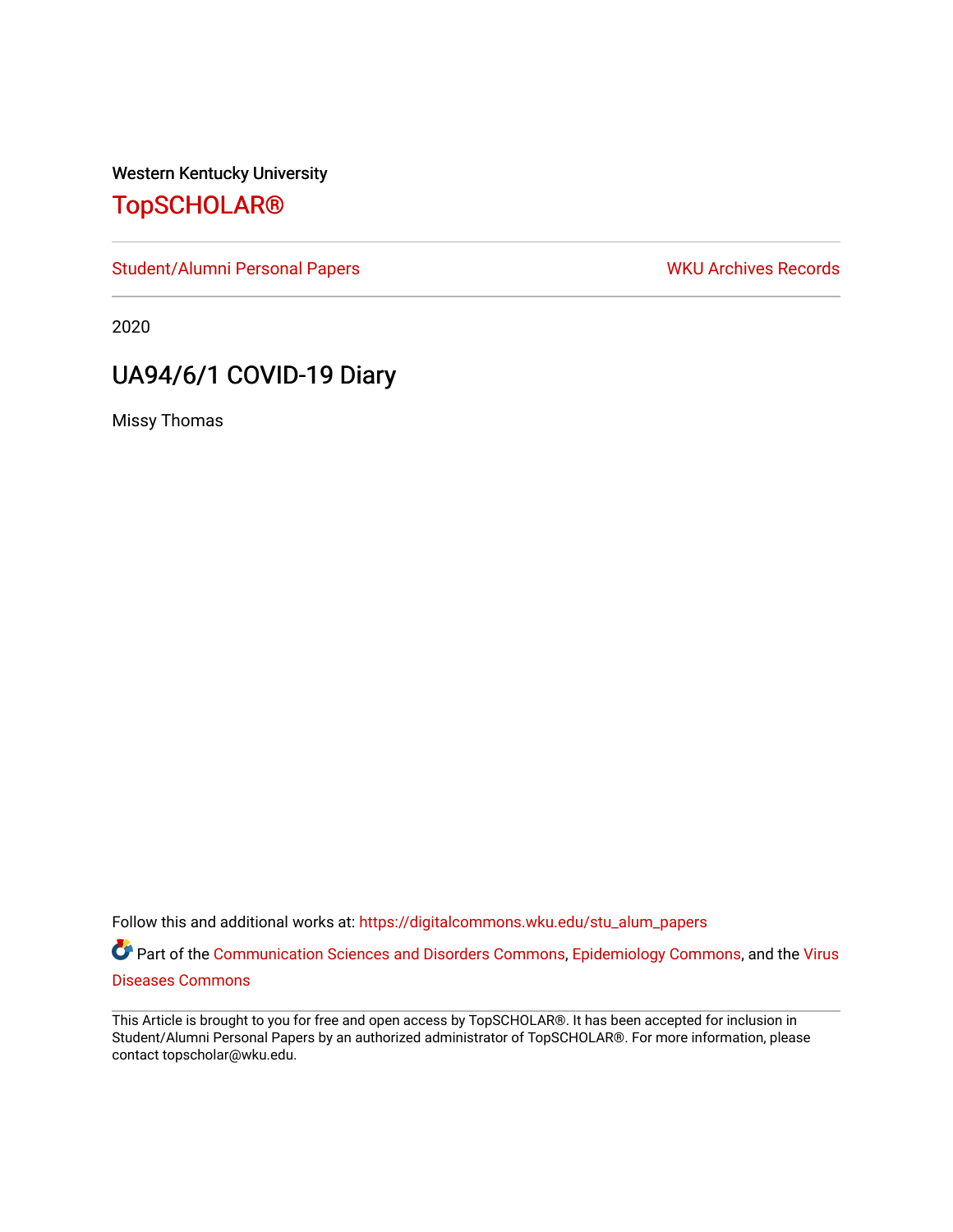Missy Thomas

Professor Alexander Olson

Honors 251

September 4<sup>th</sup>, 2020

#### Pandemic Diary: Introduction

As a member of a household that only watches Fox News, I was extremely aware of the current events that were happening in March. Honestly, I was not really worried about the virus at first because I thought the media was blowing it out of proportion. I continued to work at Kroger, and I did not cancel my plans to vacation in Florida over spring break. As the days passed, the shelves quickly started emptying. "Look down aisle four," someone told me. Aisle four is where all the canned goods and boxed foods are. There were only a few dented cans left. People were rushing, and I was so busy trying to manage everyone at work, I made sure I kept myself busy enough to not think about so many rude customers. Toilet paper was gone. So was bread. Somehow, it was the fault of the people of Kroger. I felt like I was spinning every moment of the day. Whirlwinds of customers were buying thousands of dollars' worth of food, and I had never seen anything like it. A strange thing to note is that many people were paying for their groceries in cash. I remember thinking how strange it was to supposedly need to reduce contact with others, and then there were all of these people handing me their cash. The night before I went to Florida, I worked one thirty to ten, and at ten o'clock at night, Kroger had all eight check lanes open, and there were still customers backed up five carts deep. I remember telling the manager that I was sorry, but I have to up so early to drive the next day.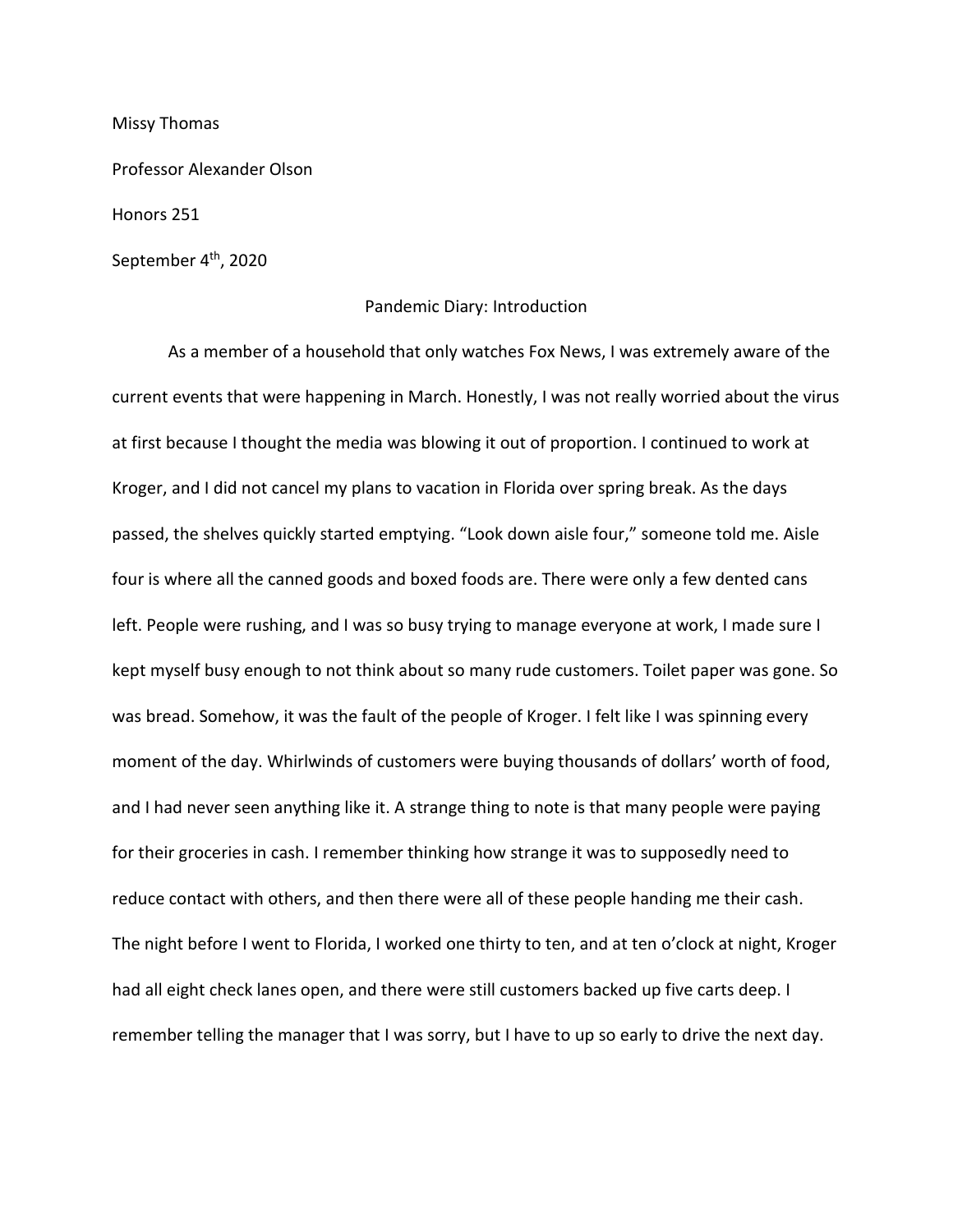In Florida, we did not go to a single beach, but we spent our time watching the news and staying away from people when possible. People seemed a little more civil in Florida then they did in Tennessee. The panic was a lessened, at least while I was there. I wanted a normal vacation. I wanted to be able to push away the current events and breathe. I had never been to Florida before, and I tried so desperately to enjoy it. I remember my dad calling me, asking me to come home early because the news talked about how COVID was spreading rapidly in Florida. I didn't. I stayed for the week.

No, I never got COVID, but when I returned home, and every time after I came home from anything at that point, I had to strip down to my underwear, spray bleach water on my hands and forearms, and immediately shower. I continued to work, and I never stopped working. I needed something to keep me occupied. At first, masks we suggested, but not mandatory. I didn't wear one. After a while, I decided to after I read enough research and truly understood their benefit. I would never want to transfer a deadly virus to anyone. Soon after, Kroger made them mandatory, so I would have ended up wearing one anyway. One time, a special needs boy started coughing because he choked on something in the checkout lane. I felt bad when everyone turned to look. Every checker stopped checking, and the customer behind that woman and her son went to another lane. I was scared too, but I mostly felt bad for everyone feeling the need to react like that at all. I felt bad for everyone.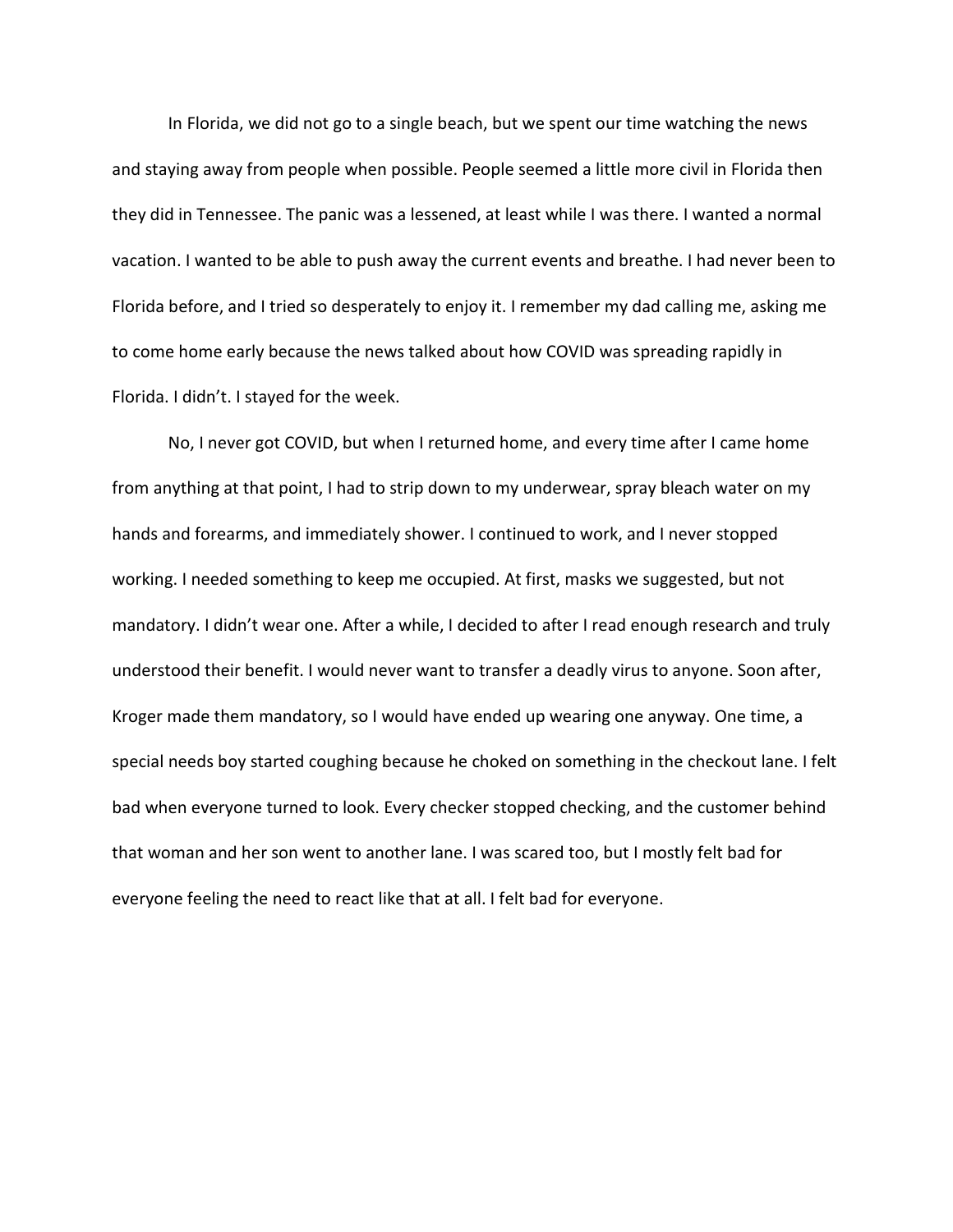Missy Thomas Honors 251 Professor Olson October 9<sup>th</sup>, 2020

## Pandemic Journal Part 1

# August 23rd-29th

I am a little anxious about beginning this first week on campus. This is my second year as a student, but the first that I will be living on campus. I have been told numerous times that this is a mistake and a waste of money, but I felt like it was time to move away from my family after spending so much time with them. I thought it would be good for me to focus on school more than work, at least for one semester. It was lonely this week. People seemed more reclused, and hardly anyone smiled in passing. I thought that I had made a mistake. What was I thinking when I thought that I would be able to meet people despite most of my classes being online? I was afraid to take my mask off, even when I was outside. I feel like COVID is just hanging in the air, and, somehow, this cotton mask will protect me from falling ill.

My roommate and I had to fill out a roommate agreement, and one of the questions was about the mask preference between the two of us. One of those options was that both of us agree to wear masks at all times when both of us are in the dorm and awake. Okay, first of all, I find this extremely silly. Even if one of had COVID, and we wore masks during the day, we would still be breathing in the same air at night, and there would be no protection. I don't understand how that can be an option. It just doesn't seem well thought out.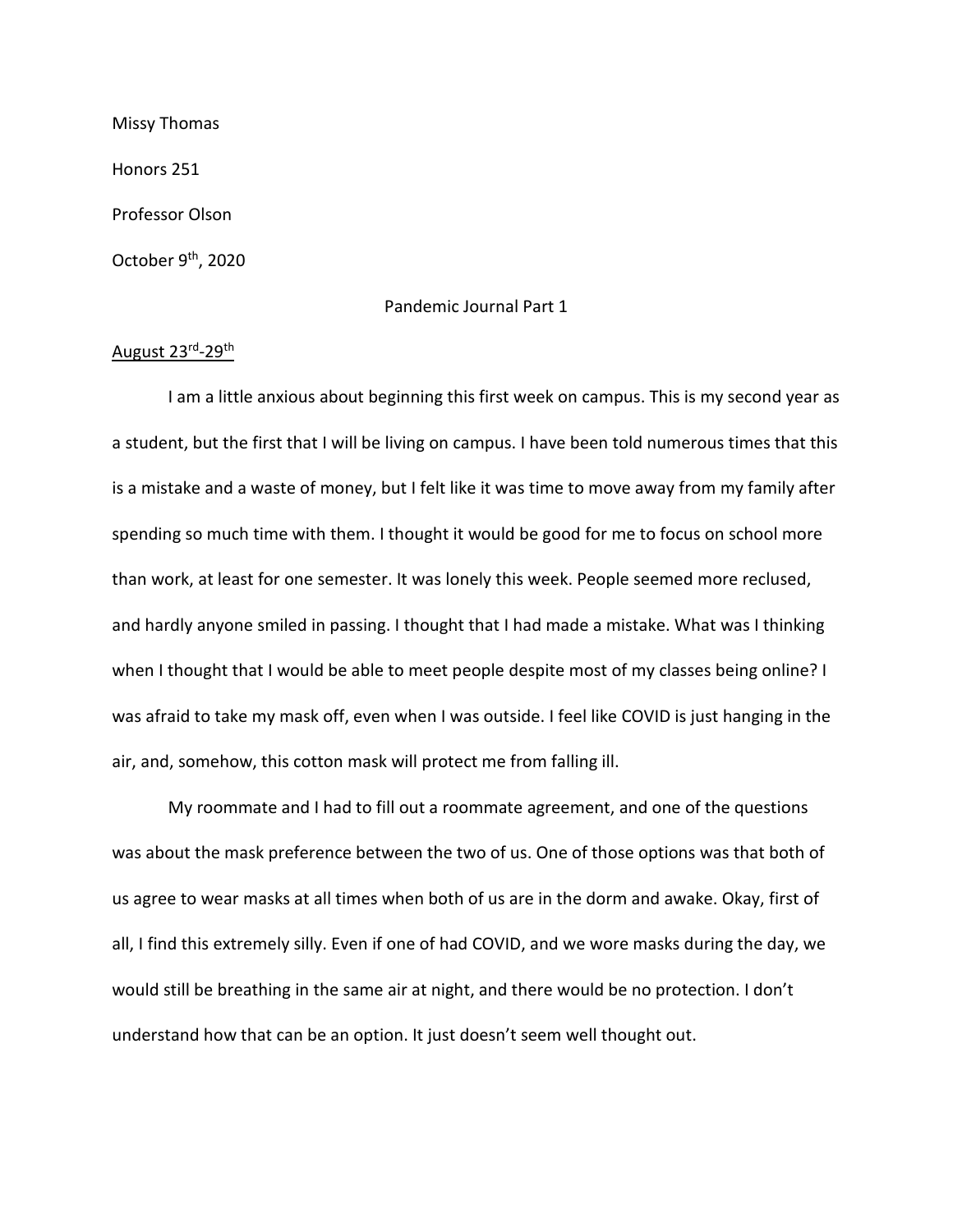#### August 30<sup>th</sup>-September 5<sup>th</sup>

I've been finishing up as much work as I can this week. I've found that I spend almost all of my time in my dorm, cooking meals for one in my crockpot that I'm sure about being able to keep in my room. My roommate and I discovered that we have the same Honor's 251 class, and I've enjoyed being able to talk about the class in depth with her. I think beekeeping will be a good project for the class. I have the opportunity to be outside, and, hopefully, I can find someone who is willing to teach me the art of apiculture. My 20<sup>th</sup> birthday is the  $6<sup>th</sup>$ , and I am really excited about reaching that milestone. What a year to reach the second decade of me being alive. I feel like horrible events are happening more often and progressively worse, but I think life has always been this way. I always think about people being alive in the midst of the Black Plague. They must have thought the world was ending then too. This pandemic can't be worse than that one. Work this weekend was especially hard. People in Robertson County, in Tennessee, have begun to not wear their masks in public, including the Kroger where I work. I. don't mind. It makes me feel as though we are returning to some form of normal. When walking into work this past Friday, the 4<sup>th</sup>, I had a lady tell me to put my mask on under her breath. It angered me that I couldn't walk through the door and take my last deep breath of air before putting the mask on without someone having to say something. I have to wear it for eight hours at a time. It's an extremely long time to wear the same mask. Also, did that lady not see that my hands were full carrying my lunch and textbooks that I brought to read during any free moment? I have enough on my plate. I think I am just ready to celebrate my birthday.

While standing in line at Chick-fil-a at work, a group of guys walked up behind me. They were standing extremely close, less than a foot away from me. All of them were talking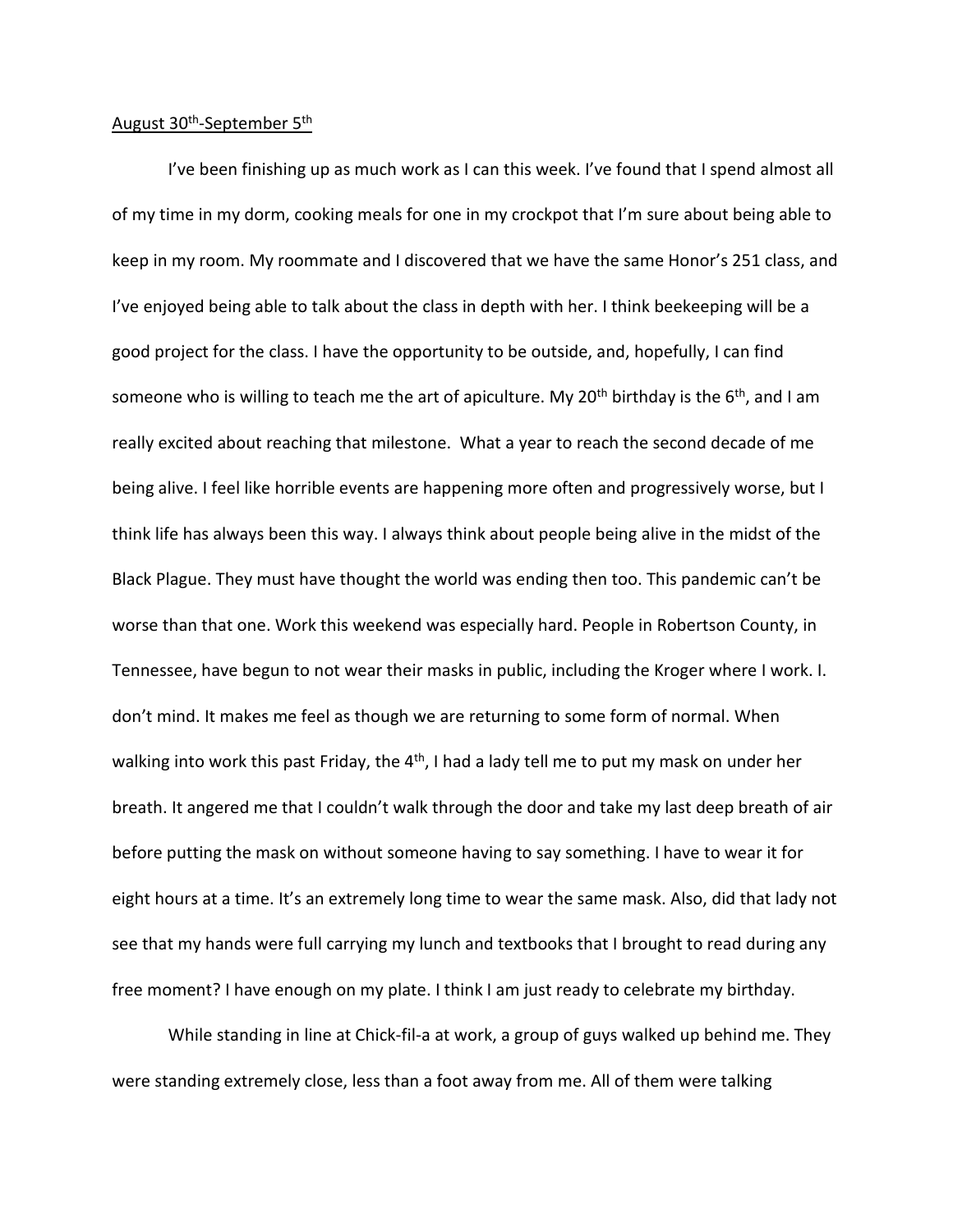extremely loudly, and I could feel the hair on the back of my neck tingle from his voice. I eventually turned around and asked him to step back. He goes, "oh yeah. COVID." It wasn't the worry about catching anything though. He was too close, and they were the only people in line for food at DSU who were not social distancing. Standing out was freaking me out and making me feel anxious. I wanted to explain that to the them, but I decided it wouldn't have mattered. It probably would have sounded like a lie anyway.

#### September 6<sup>th</sup>-September 12<sup>th</sup>

Canoeing on my birthday was the best experience I could have had. Being able to row away from land made all of my stress disappear. My boyfriend and I traveled south an hour to find the perfect place. It was so freeing being able to row and wear my bikini, my body no longer hidden from the wind and the sun. A dragonfly followed us the entire 5-mile stretch, and it was nice for something to enjoy my company. I know I needed that. When we got back to my house, many friends and coworkers from work had a Hawaii themed surprise party for me! It reminded me of the last time I felt free before all of this mess started. I took a Geography 451 class in January, and I miss the days where strangers were excited to spend time with me and share their life experiences. This time really was the best time to celebrate a birthday. We all needed the fun. All seven of us piled into a 5-seater truck, and we brought leis to everyone at work, including the managers. Spreading joy to everyone I had worked so closely with since March felt like things were finally turning for the good. They needed that.

I felt much better about returning to school that Monday morning. I am extroverted and being around so many people refreshed me for the week. I started getting to know the guy that lives beside me and my roommate. We went out for lunch and sat in the square or whatever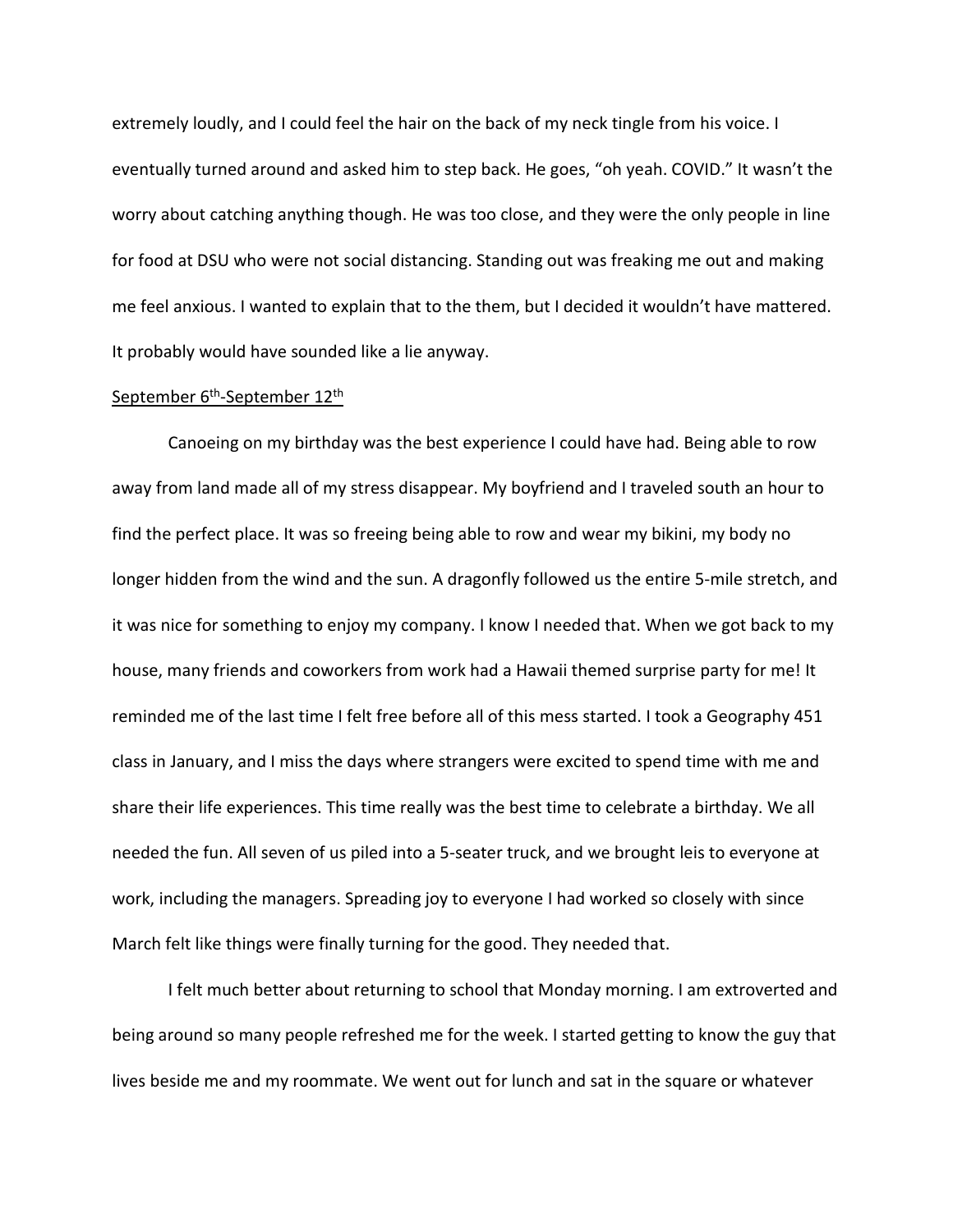the name of the space is between The Pod and Northeast. Being outside and fairly comfortable after a bit of conversation, we took out masks off. I've noticed that people are more likely to do so when they are comfortable with the people they are with. The masks, coupled with social distancing, are an analogy for the level of trust one person has with another.

### September 13<sup>th</sup>-September 19<sup>th</sup>

I have a proxemics centered fieldwork assignment for my Ethnography class. I think I'm going to do it at my work since that's where so many people will be.

My roommate and I are getting closer. We have started going to get food together and stay up later and later at night making conversation. We have also been using knocking to communicate with our male neighbor next door. He talks very loudly (he plays video games), and I enjoy hearing his voice through the wall. I am used to my three siblings making a lot of noise and hearing his makes me feel less alone and more at home.

The proxemics project went well! My professor thought it was interesting that so many of us brought up the use of masks. She put it into the words that the air we exhale has become an extension of ourselves, and we use the masks and social distancing to accommodate this newly recognized part of ourselves. She's right. I feel like I have to run away from people when I feel a sneeze coming on. When I'm on a register at work, I dunk down and sneeze into my trashcan when I have a sneeze. I'm always afraid someone is going to say something or back out of my lane.

#### September 20<sup>th</sup>-September 26<sup>th</sup>

Corbin, the guy next door, is a regular in our room now. We take turns binge watching a show the three of us like in each other's rooms. He also brings us food as an apology for being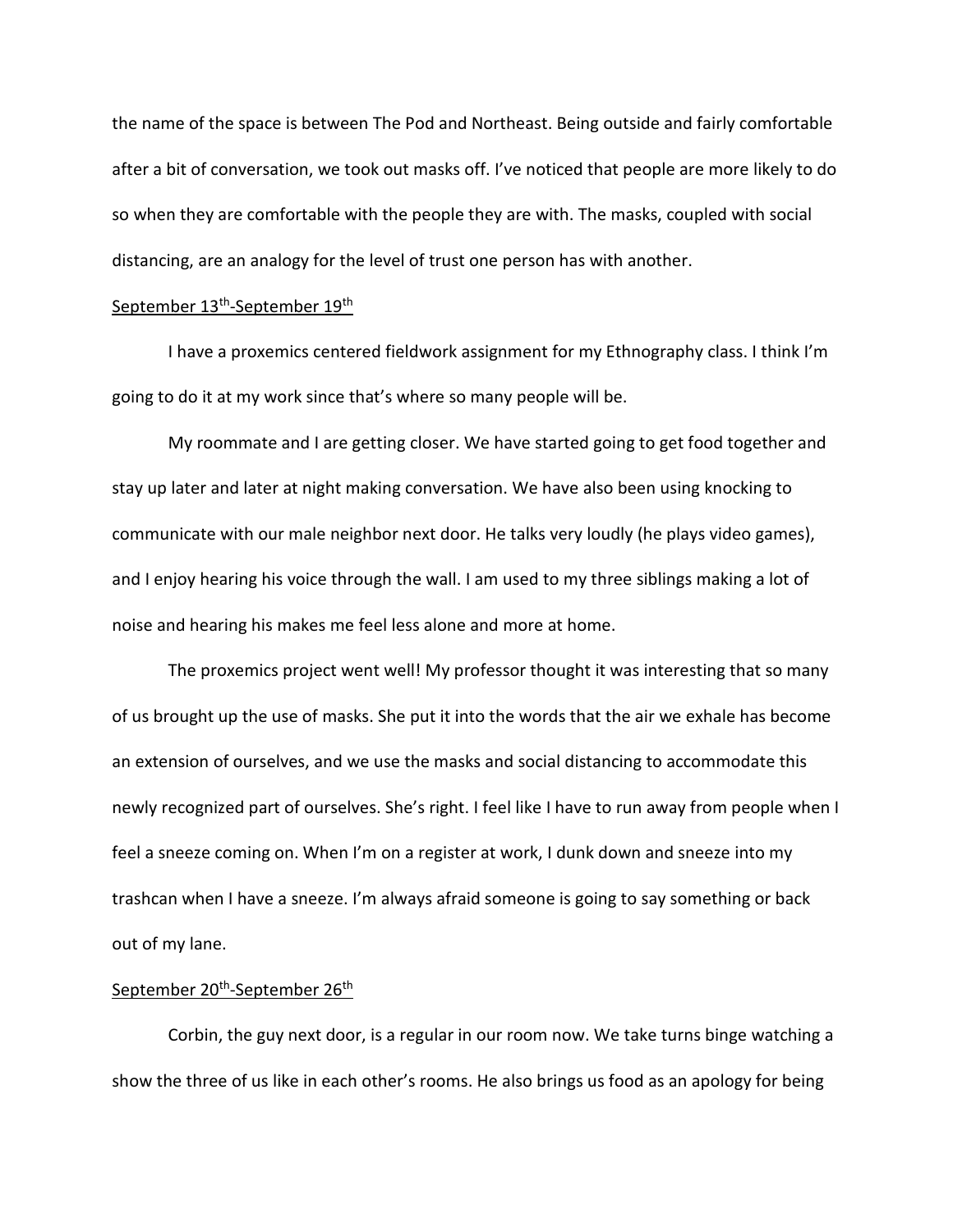so loud all the time. His roommate moved out, so Corbin is alone. I feel bad. I don't think I could make it through this semester without my roommate or anyone being there all the time.

#### September 27<sup>th</sup>-October 3<sup>rd</sup>

Robertson County has removed its mask mandate, and, after watching the customers for a week, I'd say there is about a fourth of the people that do still wear their masks. Customers don't seem to be giving each other looks for or not wearing masks. It seems to have simply become another article of clothing, like a hat or jacket. Not everyone has one, but no one thinks to bring up whether or not one is wearing one. Now, the same cannot be said for people on campus. I swear the guy that lives on the other side of us (not Corbin) stares out his peep hole and reports people who walk by without a mask. He is always complaining on the floor group chat that people are not abiding by the rules. It gets tiring, but I understand where he is coming from. It's so strange going back and forth between the two worlds I travel between each week. I feel as though I am becoming two different people because the way I can act in one place is much more restrained in the other.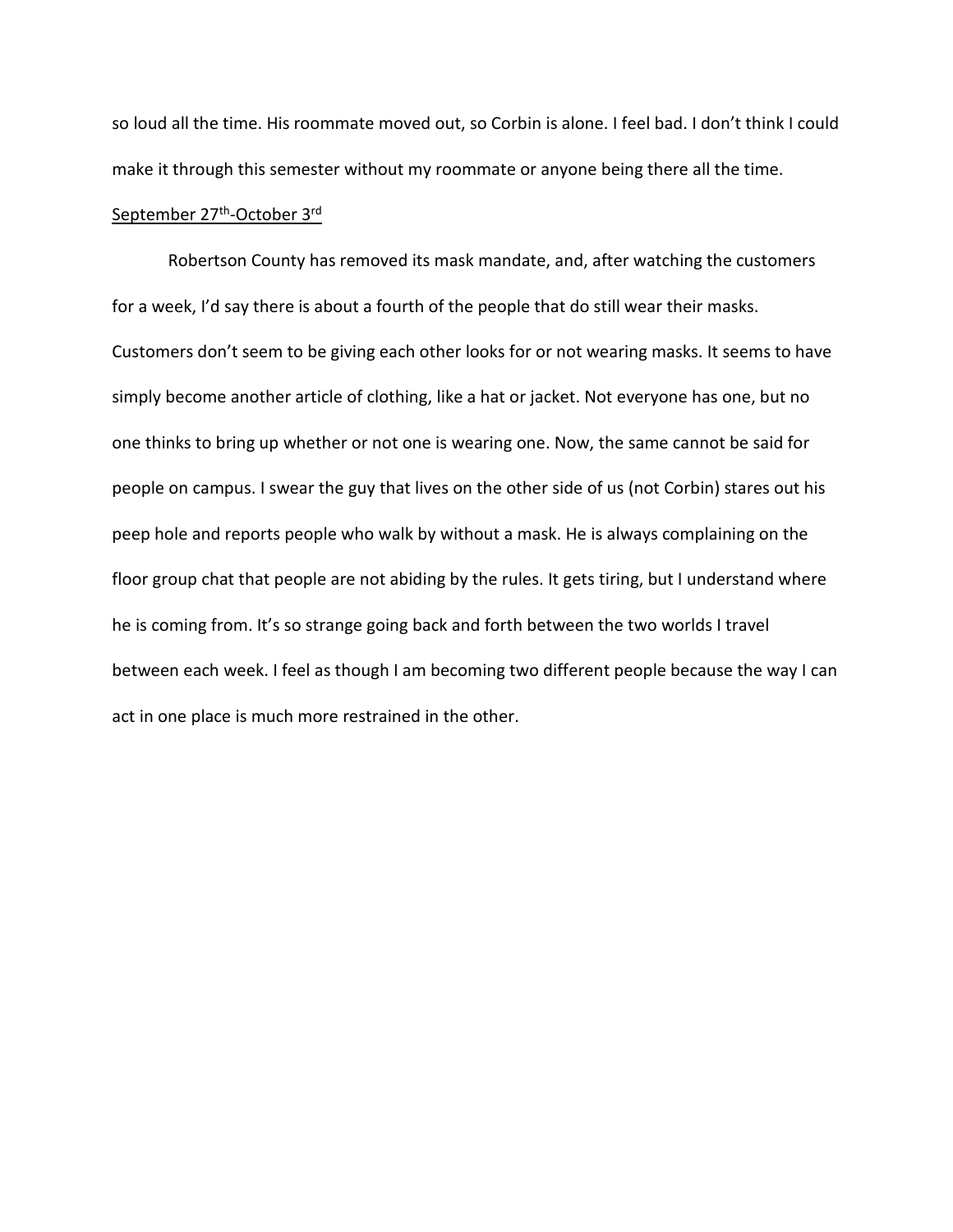Missy Thomas Honors 251 December  $7<sup>th</sup>$ , 2020 Dr. Olson

Pandemic Journal Part 2

# November  $7<sup>th</sup>$

Until now, I have been ignoring time to write because I have had so much going on. I've noticed quite a few people buying large amounts of food and toiletries, but there is a lack of panic in the air. It's not everyone either, just some people stocking up. As of yesterday, Robertson County Tennessee has started the mask mandate again. People are saying that Covid cases are spiking again, but I haven't been paying much attention to the news. My siblings have adjusted to all of the new rules in the public-school system, but it is sad to me that they are expected to perform just as well despite all of the changes. However, they are, as are many other children. That's what people do. We rise to the challenges and overcome.

My Mom left my dad for a while. She said it was due to all of the time they have spent being so close together from them working from home. This was why I took a break from updating the journal because that was an extremely emotional time for me. I came home for the weekend, started a three-hour test, and my parents began throwing each other and screaming in the other room. I left that Sunday night not knowing where my mom was, and it was hard focusing on school knowing how hard it was for everyone at home. She came back a week later, and I come home the following weekend to find out that my sister had begun self-harming.

While all of this was happening, my application for Target was accepted, and I am writing this now after finishing my last day at Kroger. I worry about not having a job if another wave of Covid shuts down our country again, but this is a necessary step in me trying to move out. Luckily, Kroger has promised me my job if anything happens. I am thankful for the kindness, but I hate that I have to consider a pandemic when making plans for my future.

In lining up with the last thought, I have changed my major to Forensic Psychology in the hopes that I will find a more stable job in the future. Research sounds like a wonderful endeavor, but at the end of the day, I need to be able to take care of myself and my future family under any circumstances.

I have made the decision to live at home this spring semester in the hopes that I find more stability from staying in one place. I am worried about a second wave, and I don't want to be spilt in between two places or put money into a dorm and have to leave. I only spend three nights a week in my dorm as it is. I started the semester in the hopes that I would connect with people and perhaps find some friendships, but now all I want, and all I have succeeded in finding, is a clear path about how I need to start organizing a future for myself. I need to make money, I need to save, and I need to create a plan for my life that guarantees a stable future. I am sacrificing, for now, dreams of travel and research in order to be present and stable for current and future family.

## November  $16<sup>th</sup>$

In catching up on last week, I had a successful first week at Target, and I can now say my job is not stressful. Not as stressful as being a floor manager at Kroger anyway. Folding clothes alone gives me time to think, and I'm also not around as many people. Sometimes I wonder if I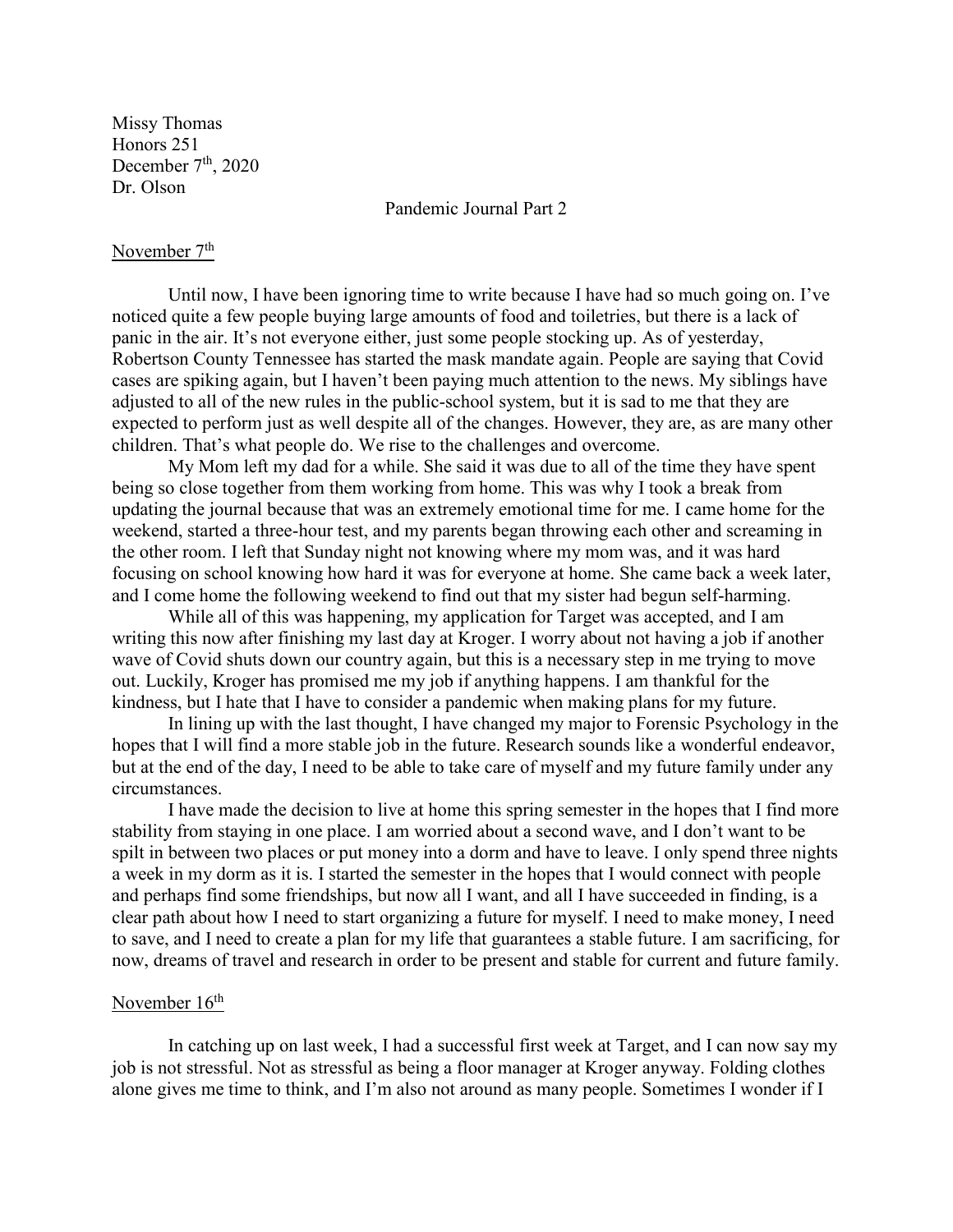will catch something because I touch so many clothes, but what is the difference between food and clothes? I probably am safer where I am now, and I do feel much cleaner after a shift at Target than I did after one at Kroger. Cases are rising again, but I did see something on the news about a Covid vaccine that is 90% effective. What? That number seems awfully high to me, but I am excited about returning to normal soon. I'd take anything at this point, especially since the flu vaccine is about 45% effective. If we can run under business as usual with the flu vaccine then we can certainly do the same with the Covid vaccine, even if the percentage turns out to be much lower.

I am not happy about this week and all the work that has to be done, but I am so relieved to have almost made it through the semester. I wouldn't want another one like it, but I'm proud of myself for accomplishing everything that I have.

On a celebratory note, my mom got a job despite Covid, and she will be a speech pathologist at a school within the county where we live in Tennessee! She'll be on the same calendar schedule as my brothers, and she is grateful for that. Hopefully things will be getting better from here for all of us, and quickly as well because I have a stress boil forming on my shoulder. I can't believe that this thing has waited all year and is just now coming out, but it may start going away before it gets too big after I get through these next few weeks.

## November 23rd

I feel as though this semester is a real-life version of Cutthroat Kitchen. I have all these sabotages that I can't tell anyone about, and I have a hodgepodge final product that is supposed to be my best work. I'm sure this is how everyone feels right now, but I just want to be in a position where I can actually do something that I know is my best. Hopefully I'll have a better grip on everything next semester and being at home next semester will certainly help. I major stress reliever is working, and, somehow, I've ended up filling my time with work instead of doing my assignments. Everything is turned in on time but working feels more productive at the moment.

I've been conducting a lot of interviews for my classes, and I've been grateful for the opportunity to talk to people even though it is under more remote and professional circumstances. It had led me to get to know some really interesting people, and it has been an opportunity to expand my knowledge on the world. Interestingly enough, Covid is only rarely talked about, and when it is, it is mentioned as a passive comment. I wonder if everyone is getting used to the circumstances or just tired of talking about it.

# November 25<sup>th</sup>

Someone told me Kentucky is in a shutdown again. This explains why some people drove an hour down to Hendersonville, Tennessee to get some toilet paper. There were people who came into Target to ONLY buy toilet paper. At the Kroger where I used to work, my boyfriend put out 7 pallets of toilet paper and paper towels. 7. In one day. I didn't realize Kroger had stocked up so much, but, nevertheless, the reserves are gone, and the toilet paper wasn't gobbled up by the residents of Tennessee this time. I hope Tennessee doesn't shut down again. Now that I have the time to go out and spend time with a few people, I really don't want that to be taken away. My spirit would be crippled.